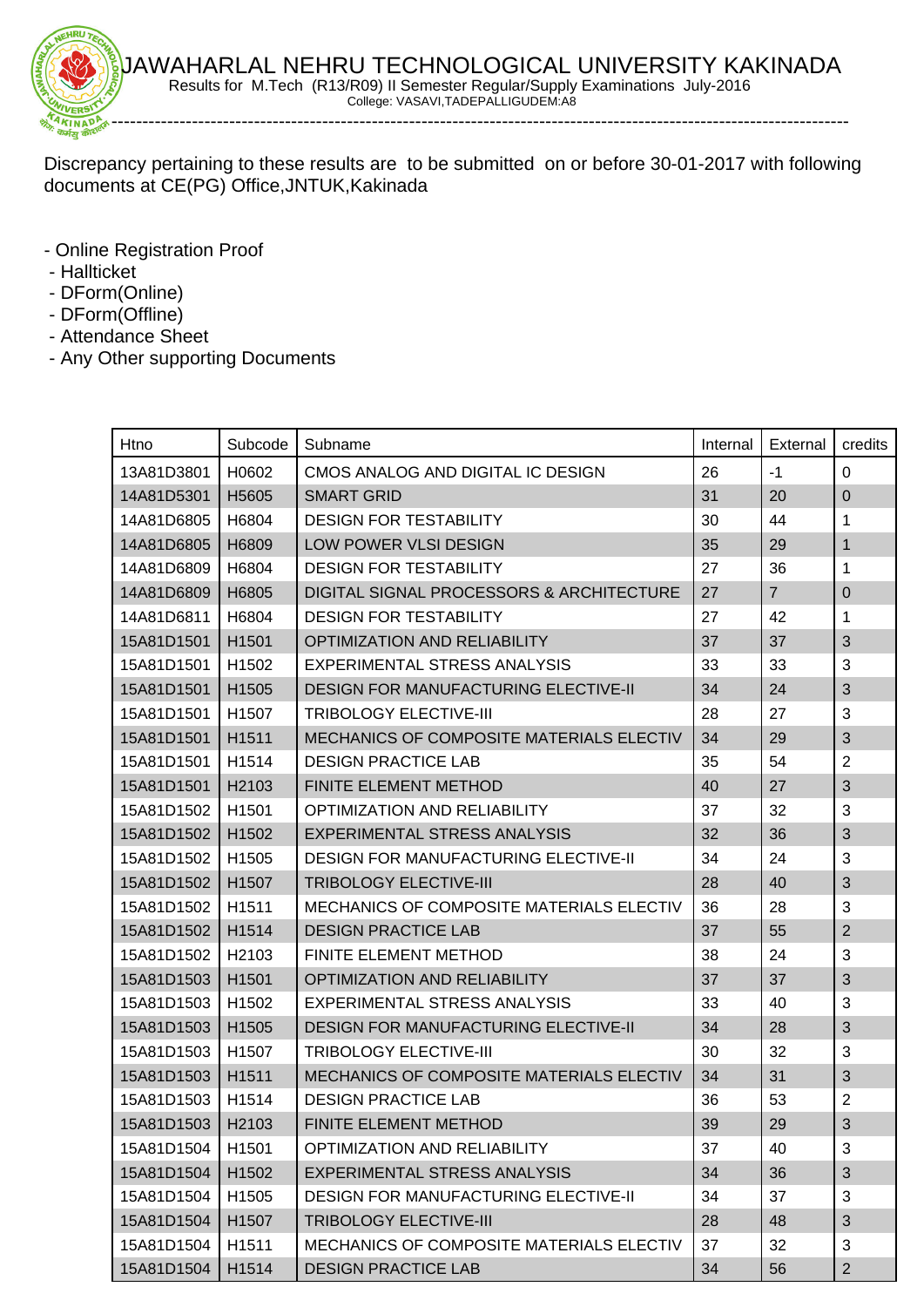| Htno               | Subcode           | Subname                                      | Internal | External | credits                   |
|--------------------|-------------------|----------------------------------------------|----------|----------|---------------------------|
| 15A81D1504         | H2103             | <b>FINITE ELEMENT METHOD</b>                 | 40       | 34       | 3                         |
| 15A81D1505         | H <sub>1501</sub> | <b>OPTIMIZATION AND RELIABILITY</b>          | 37       | 40       | 3                         |
| 15A81D1505         | H <sub>1502</sub> | <b>EXPERIMENTAL STRESS ANALYSIS</b>          | 36       | 51       | 3                         |
| 15A81D1505         | H1505             | <b>DESIGN FOR MANUFACTURING ELECTIVE-II</b>  | 37       | 32       | 3                         |
| 15A81D1505         | H <sub>1507</sub> | <b>TRIBOLOGY ELECTIVE-III</b>                | 33       | 43       | 3                         |
| 15A81D1505         | H <sub>1511</sub> | MECHANICS OF COMPOSITE MATERIALS ELECTIV     | 39       | 38       | 3                         |
| 15A81D1505         | H <sub>1514</sub> | <b>DESIGN PRACTICE LAB</b>                   | 39       | 57       | $\overline{2}$            |
| 15A81D1505         | H <sub>2103</sub> | FINITE ELEMENT METHOD                        | 40       | 31       | 3                         |
| 15A81D1506         | H1501             | <b>OPTIMIZATION AND RELIABILITY</b>          | 37       | 30       | 3                         |
| 15A81D1506         | H <sub>1502</sub> | <b>EXPERIMENTAL STRESS ANALYSIS</b>          | 31       | 34       | 3                         |
| 15A81D1506         | H <sub>1505</sub> | <b>DESIGN FOR MANUFACTURING ELECTIVE-II</b>  | 35       | 33       | 3                         |
| 15A81D1506         | H <sub>1507</sub> | <b>TRIBOLOGY ELECTIVE-III</b>                | 28       | 29       | 3                         |
| 15A81D1506         | H1511             | MECHANICS OF COMPOSITE MATERIALS ELECTIV     | 37       | 31       | 3                         |
| 15A81D1506         | H1514             | <b>DESIGN PRACTICE LAB</b>                   | 38       | 55       | $\overline{2}$            |
| 15A81D1506         | H <sub>2103</sub> | <b>FINITE ELEMENT METHOD</b>                 | 40       | 27       | 3                         |
| 15A81D3801         | H0602             | CMOS ANALOG AND DIGITAL IC DESIGN            | 30       | 30       | 3                         |
| 15A81D3801         | H3801             | <b>CODING THEORY &amp; APPLICATIONS</b>      | 32       | 44       | 3                         |
| 15A81D3801         | H3803             | ADVANCED COMMUNICATIONS LAB                  | 39       | 58       | $\overline{2}$            |
| 15A81D3801         | H4502             | <b>IMAGE &amp; VIDEO PROCESSING</b>          | 33       | 37       | 3                         |
| 15A81D3801         | H4503             | <b>WIRELESS COMMUNICATION &amp; NETWORKS</b> | 32       | 37       | 3                         |
| 15A81D3801         | H6803             | EMBEDDED REAL TIME OPERATING SYSTEMS         | 32       | 52       | 3                         |
| 15A81D3801         | H6805             | DIGITAL SIGNAL PROCESSORS & ARCHITECTURE     | 34       | 24       | 3                         |
| 15A81D3802         | H0602             | CMOS ANALOG AND DIGITAL IC DESIGN            | 32       | 44       | 3                         |
| 15A81D3802         | H3801             | <b>CODING THEORY &amp; APPLICATIONS</b>      | 37       | 55       | 3                         |
| 15A81D3802         | H3803             | ADVANCED COMMUNICATIONS LAB                  | 39       | 59       | $\overline{2}$            |
| 15A81D3802         | H4502             | <b>IMAGE &amp; VIDEO PROCESSING</b>          | 33       | 35       | 3                         |
| 15A81D3802         | H4503             | <b>WIRELESS COMMUNICATION &amp; NETWORKS</b> | 37       | 38       | 3                         |
| 15A81D3802   H6803 |                   | EMBEDDED REAL TIME OPERATING SYSTEMS         | 35       | 51       | $\ensuremath{\mathsf{3}}$ |
| 15A81D3802         | H6805             | DIGITAL SIGNAL PROCESSORS & ARCHITECTURE     | 37       | 27       | 3                         |
| 15A81D3803         | H0602             | CMOS ANALOG AND DIGITAL IC DESIGN            | 30       | 36       | $\mathfrak{S}$            |
| 15A81D3803         | H3801             | <b>CODING THEORY &amp; APPLICATIONS</b>      | 30       | 41       | 3                         |
| 15A81D3803         | H3803             | ADVANCED COMMUNICATIONS LAB                  | 40       | 57       | $\overline{2}$            |
| 15A81D3803         | H4502             | <b>IMAGE &amp; VIDEO PROCESSING</b>          | 33       | 38       | 3                         |
| 15A81D3803         | H4503             | <b>WIRELESS COMMUNICATION &amp; NETWORKS</b> | 31       | 30       | $\sqrt{3}$                |
| 15A81D3803         | H6803             | EMBEDDED REAL TIME OPERATING SYSTEMS         | 30       | 47       | 3                         |
| 15A81D3803         | H6805             | DIGITAL SIGNAL PROCESSORS & ARCHITECTURE     | 31       | 24       | 3                         |
| 15A81D3804         | H0602             | CMOS ANALOG AND DIGITAL IC DESIGN            | 23       | 29       | 3                         |
| 15A81D3804         | H3801             | <b>CODING THEORY &amp; APPLICATIONS</b>      | 27       | 24       | 3                         |
| 15A81D3804         | H3803             | ADVANCED COMMUNICATIONS LAB                  | 39       | 54       | $\overline{2}$            |
| 15A81D3804         | H4502             | <b>IMAGE &amp; VIDEO PROCESSING</b>          | 32       | 33       | 3                         |
| 15A81D3804         | H4503             | <b>WIRELESS COMMUNICATION &amp; NETWORKS</b> | 30       | 29       | 3                         |
| 15A81D3804         | H6803             | <b>EMBEDDED REAL TIME OPERATING SYSTEMS</b>  | 28       | 37       | 3                         |
| 15A81D3804         | H6805             | DIGITAL SIGNAL PROCESSORS & ARCHITECTURE     | 31       | 13       | 0                         |
| 15A81D3805         | H0602             | CMOS ANALOG AND DIGITAL IC DESIGN            | 30       | 43       | $\sqrt{3}$                |
| 15A81D3805         | H3801             | <b>CODING THEORY &amp; APPLICATIONS</b>      | 33       | 29       | 3                         |
| 15A81D3805         | H3803             | ADVANCED COMMUNICATIONS LAB                  | 40       | 58       | $\mathbf 2$               |
| 15A81D3805         | H4502             | <b>IMAGE &amp; VIDEO PROCESSING</b>          | 34       | 34       | 3                         |
| 15A81D3805         | H4503             | <b>WIRELESS COMMUNICATION &amp; NETWORKS</b> | 36       | 46       | 3                         |
| 15A81D3805         | H6803             | EMBEDDED REAL TIME OPERATING SYSTEMS         | 32       | 57       | 3                         |
| 15A81D3805         | H6805             | DIGITAL SIGNAL PROCESSORS & ARCHITECTURE     | 36       | 28       | $\sqrt{3}$                |
| 15A81D4301         | H4301             | SWITCHED MODE POWER CONVERSION               | 38       | 27       | 3                         |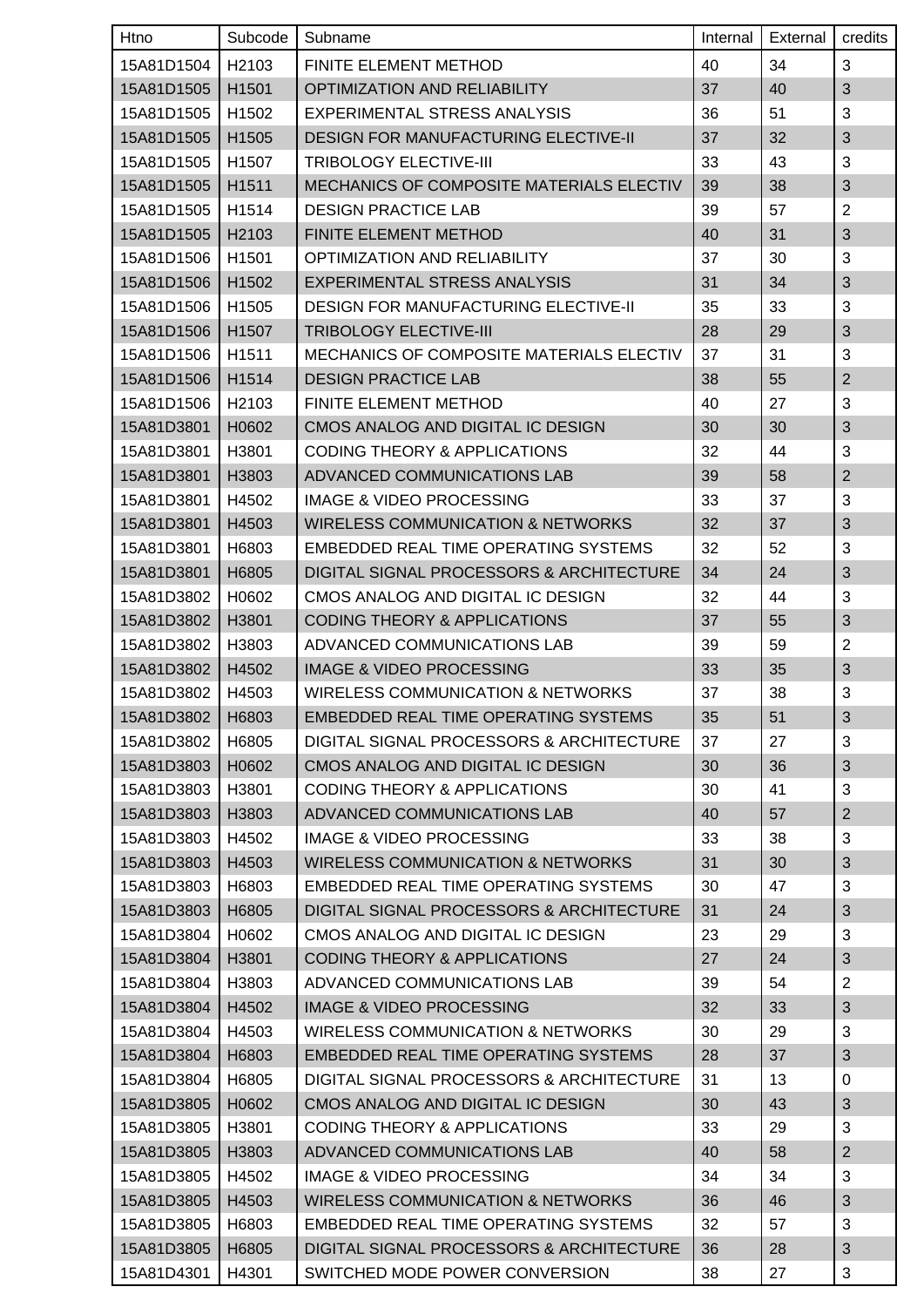| Htno       | Subcode           | Subname                                      | Internal | External       | credits        |
|------------|-------------------|----------------------------------------------|----------|----------------|----------------|
| 15A81D4301 | H4302             | <b>ELECTRIC DRIVES-II</b>                    | 26       | 39             | 3              |
| 15A81D4301 | H4303             | <b>DIGITAL CONTROLLERS</b>                   | 29       | 28             | 3              |
| 15A81D4301 | H4304             | <b>CUSTOM POWER DEVICES</b>                  | 38       | 26             | 3              |
| 15A81D4301 | H4305             | RENEWABLE ENERGY SYSTEMS ELECTIVE-III        | 31       | 31             | 3              |
| 15A81D4301 | H4310             | POWER CONVERTERS & DRIVES LAB                | 36       | 55             | $\overline{2}$ |
| 15A81D4301 | H5605             | <b>SMART GRID</b>                            | 39       | 32             | 3              |
| 15A81D4302 | H4301             | SWITCHED MODE POWER CONVERSION               | 40       | 31             | 3              |
| 15A81D4302 | H4302             | <b>ELECTRIC DRIVES-II</b>                    | 40       | 54             | 3              |
| 15A81D4302 | H4303             | <b>DIGITAL CONTROLLERS</b>                   | 36       | 38             | 3              |
| 15A81D4302 | H4304             | <b>CUSTOM POWER DEVICES</b>                  | 39       | 44             | 3              |
| 15A81D4302 | H4305             | RENEWABLE ENERGY SYSTEMS ELECTIVE-III        | 35       | 43             | $\sqrt{3}$     |
| 15A81D4302 | H4310             | POWER CONVERTERS & DRIVES LAB                | 39       | 60             | $\overline{2}$ |
| 15A81D4302 | H <sub>5605</sub> | <b>SMART GRID</b>                            | 40       | 46             | 3              |
| 15A81D4303 | H4301             | SWITCHED MODE POWER CONVERSION               | 40       | 32             | 3              |
| 15A81D4303 | H4302             | <b>ELECTRIC DRIVES-II</b>                    | 39       | 49             | 3              |
| 15A81D4303 | H4303             | <b>DIGITAL CONTROLLERS</b>                   | 37       | 28             | 3              |
| 15A81D4303 | H4304             | <b>CUSTOM POWER DEVICES</b>                  | 39       | 35             | 3              |
| 15A81D4303 | H4305             | <b>RENEWABLE ENERGY SYSTEMS ELECTIVE-III</b> | 39       | 36             | 3              |
| 15A81D4303 | H4310             | POWER CONVERTERS & DRIVES LAB                | 40       | 59             | $\overline{2}$ |
| 15A81D4303 | H <sub>5605</sub> | <b>SMART GRID</b>                            | 40       | 42             | 3              |
| 15A81D4304 | H4301             | SWITCHED MODE POWER CONVERSION               | 34       | 24             | 3              |
| 15A81D4304 | H4302             | <b>ELECTRIC DRIVES-II</b>                    | 29       | 34             | 3              |
| 15A81D4304 | H4303             | <b>DIGITAL CONTROLLERS</b>                   | 32       | 32             | 3              |
| 15A81D4304 | H4304             | <b>CUSTOM POWER DEVICES</b>                  | 38       | 27             | 3              |
| 15A81D4304 | H4305             | <b>RENEWABLE ENERGY SYSTEMS ELECTIVE-III</b> | 29       | 24             | 3              |
| 15A81D4304 | H4310             | POWER CONVERTERS & DRIVES LAB                | 36       | 52             | $\overline{2}$ |
| 15A81D4304 | H5605             | <b>SMART GRID</b>                            | 39       | 11             | $\pmb{0}$      |
| 15A81D5301 | H5601             | POWER SYSTEM DYNAMICS AND STABILITY          | 36       | 30             | 3              |
| 15A81D5301 | H <sub>5602</sub> | FLEXIBLE AC TRANSMISSION SYSTEMS             | 33       | 8              | $\mathbf 0$    |
| 15A81D5301 | H5603             | REAL TIME CONTROL OF POWER SYSTEMS           | 39       | 40             | 3              |
| 15A81D5301 | H5604             | ADVANCED POWER SYSTEM PROTECTION             | 39       | 40             | 3              |
| 15A81D5301 | H5605             | <b>SMART GRID</b>                            | 39       | 24             | 3              |
| 15A81D5301 | H5610             | HIGH VOLTAGE TESTING TECHNIQUES              | 34       | 37             | 3              |
| 15A81D5301 | H <sub>5613</sub> | <b>POWER SYSTEMS LAB</b>                     | 40       | 53             | $\overline{2}$ |
| 15A81D5302 | H <sub>5601</sub> | POWER SYSTEM DYNAMICS AND STABILITY          | 37       | 35             | 3              |
| 15A81D5302 | H <sub>5602</sub> | FLEXIBLE AC TRANSMISSION SYSTEMS             | 32       | 30             | 3              |
| 15A81D5302 | H5603             | REAL TIME CONTROL OF POWER SYSTEMS           | 38       | 56             | 3              |
| 15A81D5302 | H5604             | ADVANCED POWER SYSTEM PROTECTION             | 39       | 28             | 3              |
| 15A81D5302 | H5605             | <b>SMART GRID</b>                            | 39       | 24             | 3              |
| 15A81D5302 | H <sub>5610</sub> | HIGH VOLTAGE TESTING TECHNIQUES              | 32       | 44             | 3              |
| 15A81D5302 | H <sub>5613</sub> | <b>POWER SYSTEMS LAB</b>                     | 40       | 52             | $\mathbf 2$    |
| 15A81D5303 | H5601             | POWER SYSTEM DYNAMICS AND STABILITY          | 37       | 35             | 3              |
| 15A81D5303 | H5602             | FLEXIBLE AC TRANSMISSION SYSTEMS             | 33       | 34             | $\mathfrak{S}$ |
| 15A81D5303 | H <sub>5603</sub> | REAL TIME CONTROL OF POWER SYSTEMS           | 37       | 56             | 3              |
| 15A81D5303 | H <sub>5604</sub> | ADVANCED POWER SYSTEM PROTECTION             | 39       | 31             | 3              |
| 15A81D5303 | H <sub>5605</sub> | <b>SMART GRID</b>                            | 38       | 34             | 3              |
| 15A81D5303 | H5610             | HIGH VOLTAGE TESTING TECHNIQUES              | 36       | 39             | 3              |
| 15A81D5303 | H5613             | POWER SYSTEMS LAB                            | 38       | 50             | $\overline{2}$ |
| 15A81D5304 | H5601             | POWER SYSTEM DYNAMICS AND STABILITY          | 30       | 5 <sup>5</sup> | $\pmb{0}$      |
| 15A81D5304 | H <sub>5602</sub> | FLEXIBLE AC TRANSMISSION SYSTEMS             | 20       | 16             | 0              |
| 15A81D5304 | H5603             | REAL TIME CONTROL OF POWER SYSTEMS           | 31       | 29             | $\sqrt{3}$     |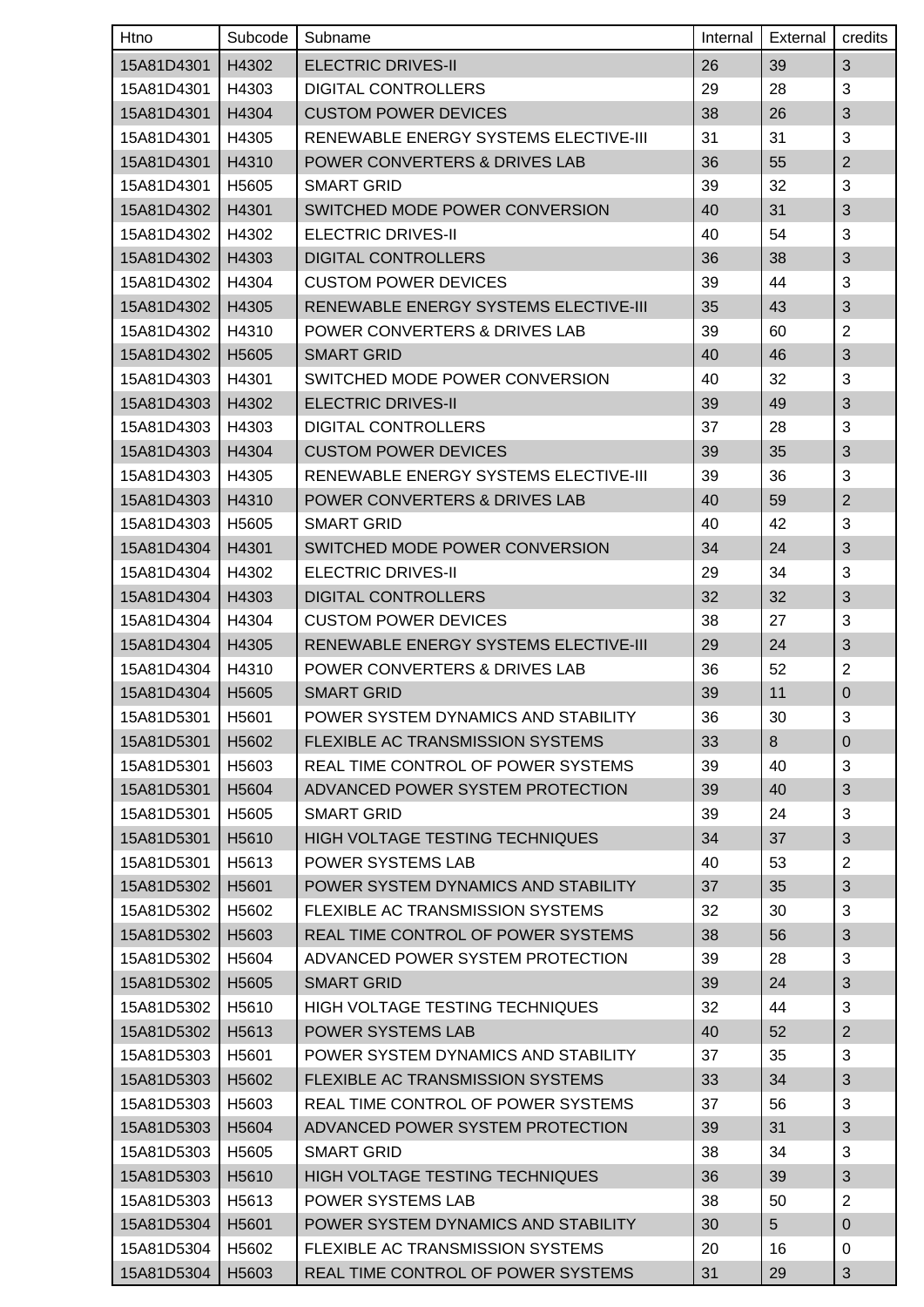| Htno       | Subcode           | Subname                                  | Internal | External | credits        |
|------------|-------------------|------------------------------------------|----------|----------|----------------|
| 15A81D5304 | H5604             | ADVANCED POWER SYSTEM PROTECTION         | 30       | 1.       | 0              |
| 15A81D5304 | H5605             | <b>SMART GRID</b>                        | 35       | 13       | $\mathbf{0}$   |
| 15A81D5304 | H5610             | <b>HIGH VOLTAGE TESTING TECHNIQUES</b>   | 15       | 24       | 0              |
| 15A81D5304 | H5613             | POWER SYSTEMS LAB                        | 35       | 48       | $\overline{2}$ |
| 15A81D5305 | H5601             | POWER SYSTEM DYNAMICS AND STABILITY      | 38       | 45       | 3              |
| 15A81D5305 | H <sub>5602</sub> | FLEXIBLE AC TRANSMISSION SYSTEMS         | 31       | 30       | 3              |
| 15A81D5305 | H5603             | REAL TIME CONTROL OF POWER SYSTEMS       | 36       | 35       | 3              |
| 15A81D5305 | H5604             | ADVANCED POWER SYSTEM PROTECTION         | 39       | 41       | 3              |
| 15A81D5305 | H <sub>5605</sub> | <b>SMART GRID</b>                        | 39       | 41       | 3              |
| 15A81D5305 | H <sub>5610</sub> | HIGH VOLTAGE TESTING TECHNIQUES          | 35       | 60       | 3              |
| 15A81D5305 | H <sub>5613</sub> | POWER SYSTEMS LAB                        | 37       | 51       | $\overline{2}$ |
| 15A81D5306 | H5601             | POWER SYSTEM DYNAMICS AND STABILITY      | 39       | 41       | 3              |
| 15A81D5306 | H5602             | <b>FLEXIBLE AC TRANSMISSION SYSTEMS</b>  | 35       | 27       | 3              |
| 15A81D5306 | H5603             | REAL TIME CONTROL OF POWER SYSTEMS       | 39       | 43       | 3              |
| 15A81D5306 | H5604             | ADVANCED POWER SYSTEM PROTECTION         | 39       | 36       | 3              |
| 15A81D5306 | H <sub>5605</sub> | <b>SMART GRID</b>                        | 39       | 35       | 3              |
| 15A81D5306 | H <sub>5610</sub> | <b>HIGH VOLTAGE TESTING TECHNIQUES</b>   | 34       | 56       | 3              |
| 15A81D5306 | H <sub>5613</sub> | <b>POWER SYSTEMS LAB</b>                 | 40       | 53       | $\overline{2}$ |
| 15A81D5801 | H0501             | DATA WAREHOUSING AND DATA MINING         | 34       | 47       | 3              |
| 15A81D5801 | H0507             | HUMAN COMPUTER INTERACTION               | 38       | 29       | 3              |
| 15A81D5801 | H <sub>2508</sub> | <b>CLOUD COMPUTING</b>                   | 35       | 34       | 3              |
| 15A81D5801 | H4002             | <b>INFORMATION SECURITY</b>              | 40       | 41       | 3              |
| 15A81D5801 | H5801             | <b>COMPUTER NETWORKS</b>                 | 36       | 38       | 3              |
| 15A81D5801 | H5804             | OBJECT ORIENTED ANALYSIS AND DESIGN ELEC | 33       | 38       | 3              |
| 15A81D5801 | H <sub>5806</sub> | <b>CSE LAB-2</b>                         | 39       | 57       | 3              |
| 15A81D5802 | H0501             | DATA WAREHOUSING AND DATA MINING         | 29       | 12       | $\overline{0}$ |
| 15A81D5802 | H0507             | HUMAN COMPUTER INTERACTION               | 33       | 27       | 3              |
| 15A81D5802 | H2508             | <b>CLOUD COMPUTING</b>                   | 33       | 26       | $\sqrt{3}$     |
| 15A81D5802 | H4002             | <b>INFORMATION SECURITY</b>              | 29       | 24       | 3              |
| 15A81D5802 | H5801             | <b>COMPUTER NETWORKS</b>                 | 23       | 27       | 3              |
| 15A81D5802 | H5804             | OBJECT ORIENTED ANALYSIS AND DESIGN ELEC | 18       | 25       | 0              |
| 15A81D5802 | H5806             | <b>CSE LAB-2</b>                         | 31       | 47       | 3              |
| 15A81D5803 | H0501             | DATA WAREHOUSING AND DATA MINING         | 33       | 47       | 3              |
| 15A81D5803 | H0507             | HUMAN COMPUTER INTERACTION               | 37       | 29       | $\sqrt{3}$     |
| 15A81D5803 | H <sub>2508</sub> | <b>CLOUD COMPUTING</b>                   | 36       | 40       | 3              |
| 15A81D5803 | H4002             | <b>INFORMATION SECURITY</b>              | 39       | 42       | 3              |
| 15A81D5803 | H <sub>5801</sub> | <b>COMPUTER NETWORKS</b>                 | 37       | 45       | 3              |
| 15A81D5803 | H5804             | OBJECT ORIENTED ANALYSIS AND DESIGN ELEC | 38       | 43       | 3              |
| 15A81D5803 | H5806             | CSE LAB-2                                | 39       | 58       | 3              |
| 15A81D5804 | H0501             | DATA WAREHOUSING AND DATA MINING         | 34       | 31       | 3              |
| 15A81D5804 | H0507             | HUMAN COMPUTER INTERACTION               | 34       | 27       | 3              |
| 15A81D5804 | H <sub>2508</sub> | <b>CLOUD COMPUTING</b>                   | 34       | 29       | 3              |
| 15A81D5804 | H4002             | <b>INFORMATION SECURITY</b>              | 36       | 31       | 3              |
| 15A81D5804 | H5801             | <b>COMPUTER NETWORKS</b>                 | 30       | 24       | 3              |
| 15A81D5804 | H5804             | OBJECT ORIENTED ANALYSIS AND DESIGN ELEC | 34       | 26       | 3              |
| 15A81D5804 | H5806             | <b>CSE LAB-2</b>                         | 38       | 54       | $\mathfrak{S}$ |
| 15A81D5805 | H0501             | DATA WAREHOUSING AND DATA MINING         | 24       | 12       | 0              |
| 15A81D5805 | H0507             | HUMAN COMPUTER INTERACTION               | 33       | 24       | 3              |
| 15A81D5805 | H2508             | <b>CLOUD COMPUTING</b>                   | 29       | 26       | 3              |
| 15A81D5805 | H4002             | <b>INFORMATION SECURITY</b>              | 25       | 8        | $\pmb{0}$      |
| 15A81D5805 | H5801             | <b>COMPUTER NETWORKS</b>                 | 21       | 5        | 0              |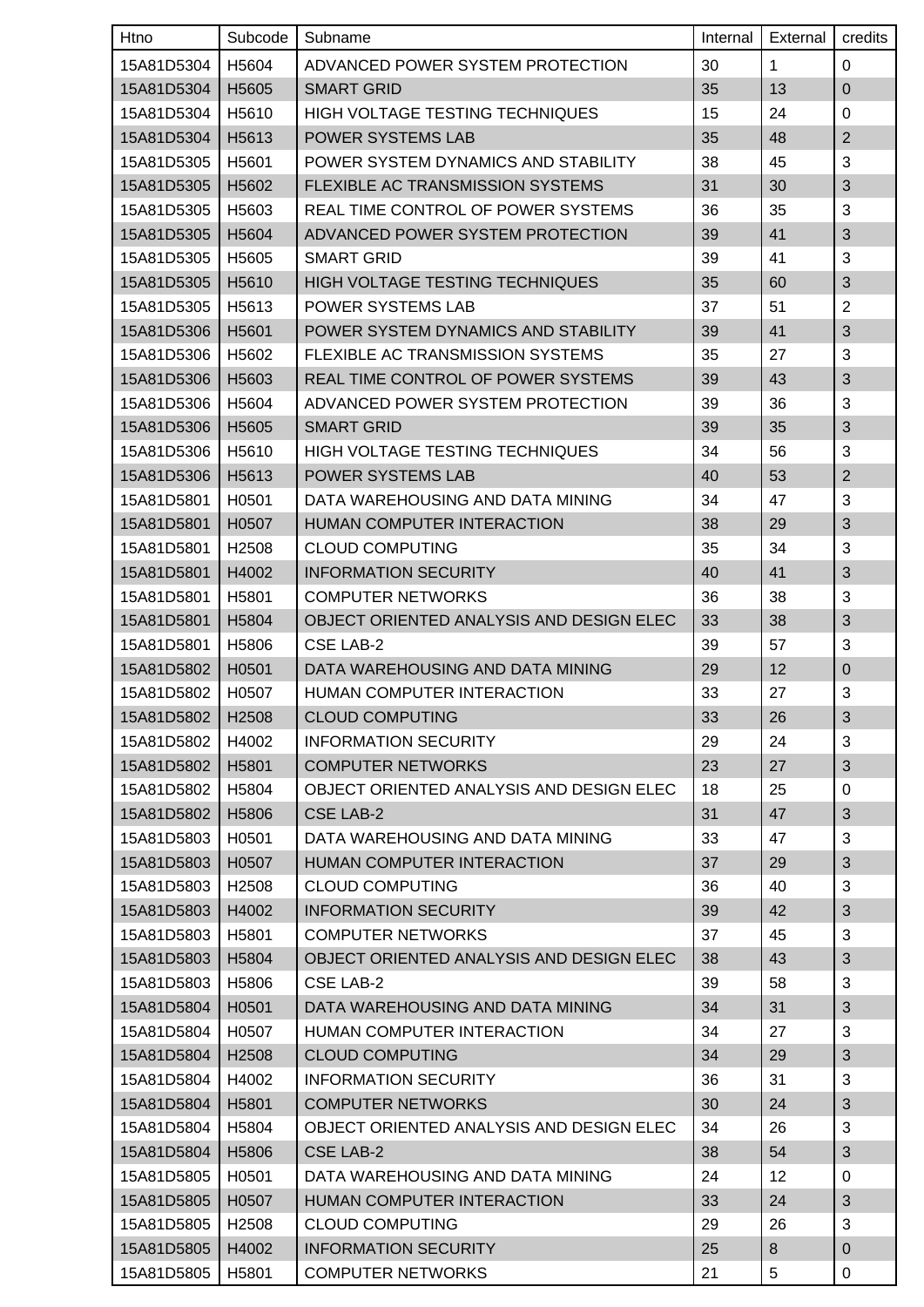| Htno       | Subcode           | Subname                                  | Internal | External | credits        |
|------------|-------------------|------------------------------------------|----------|----------|----------------|
| 15A81D5805 | H5804             | OBJECT ORIENTED ANALYSIS AND DESIGN ELEC | 21       | 14       | $\Omega$       |
| 15A81D5805 | H <sub>5806</sub> | CSE LAB-2                                | 32       | 46       | 3              |
| 15A81D5806 | H0501             | DATA WAREHOUSING AND DATA MINING         | 30       | 17       | $\mathbf 0$    |
| 15A81D5806 | H0507             | <b>HUMAN COMPUTER INTERACTION</b>        | 37       | 27       | 3              |
| 15A81D5806 | H2508             | <b>CLOUD COMPUTING</b>                   | 35       | 29       | 3              |
| 15A81D5806 | H4002             | <b>INFORMATION SECURITY</b>              | 37       | 11       | $\Omega$       |
| 15A81D5806 | H5801             | <b>COMPUTER NETWORKS</b>                 | 32       | 27       | 3              |
| 15A81D5806 | H5804             | OBJECT ORIENTED ANALYSIS AND DESIGN ELEC | 34       | 34       | 3              |
| 15A81D5806 | H5806             | <b>CSE LAB-2</b>                         | 38       | 50       | 3              |
| 15A81D5807 | H0501             | DATA WAREHOUSING AND DATA MINING         | 30       | 30       | 3              |
| 15A81D5807 | H0507             | HUMAN COMPUTER INTERACTION               | 37       | 28       | 3              |
| 15A81D5807 | H <sub>2508</sub> | <b>CLOUD COMPUTING</b>                   | 33       | 28       | 3              |
| 15A81D5807 | H4002             | <b>INFORMATION SECURITY</b>              | 38       | 24       | 3              |
| 15A81D5807 | H5801             | <b>COMPUTER NETWORKS</b>                 | 31       | 31       | 3              |
| 15A81D5807 | H5804             | OBJECT ORIENTED ANALYSIS AND DESIGN ELEC | 30       | 31       | 3              |
| 15A81D5807 | H5806             | CSE LAB-2                                | 35       | 56       | 3              |
| 15A81D5808 | H0501             | DATA WAREHOUSING AND DATA MINING         | 29       | 28       | 3              |
| 15A81D5808 | H0507             | HUMAN COMPUTER INTERACTION               | 35       | 26       | 3              |
| 15A81D5808 | H <sub>2508</sub> | <b>CLOUD COMPUTING</b>                   | 32       | 24       | 3              |
| 15A81D5808 | H4002             | <b>INFORMATION SECURITY</b>              | 33       | 24       | 3              |
| 15A81D5808 | H5801             | <b>COMPUTER NETWORKS</b>                 | 30       | 28       | 3              |
| 15A81D5808 | H <sub>5804</sub> | OBJECT ORIENTED ANALYSIS AND DESIGN ELEC | 29       | 32       | 3              |
| 15A81D5808 | H <sub>5806</sub> | <b>CSE LAB-2</b>                         | 38       | 59       | 3              |
| 15A81D5809 | H0501             | DATA WAREHOUSING AND DATA MINING         | 32       | 25       | 3              |
| 15A81D5809 | H0507             | HUMAN COMPUTER INTERACTION               | 36       | 27       | 3              |
| 15A81D5809 | H <sub>2508</sub> | <b>CLOUD COMPUTING</b>                   | 33       | 25       | 3              |
| 15A81D5809 | H4002             | <b>INFORMATION SECURITY</b>              | 38       | 32       | 3              |
| 15A81D5809 | H5801             | <b>COMPUTER NETWORKS</b>                 | 32       | 27       | 3              |
| 15A81D5809 | H5804             | OBJECT ORIENTED ANALYSIS AND DESIGN ELEC | 29       | 32       | 3              |
| 15A81D5809 | H5806             | CSE LAB-2                                | 39       | 54       | 3              |
| 15A81D5810 | H0501             | DATA WAREHOUSING AND DATA MINING         | 33       | 41       | 3              |
| 15A81D5810 | H0507             | HUMAN COMPUTER INTERACTION               | 33       | 24       | 3              |
| 15A81D5810 | H2508             | <b>CLOUD COMPUTING</b>                   | 35       | 36       | 3              |
| 15A81D5810 | H4002             | <b>INFORMATION SECURITY</b>              | 38       | 45       | 3              |
| 15A81D5810 | H5801             | <b>COMPUTER NETWORKS</b>                 | 35       | 33       | 3              |
| 15A81D5810 | H5804             | OBJECT ORIENTED ANALYSIS AND DESIGN ELEC | 31       | 37       | 3              |
| 15A81D5810 | H5806             | <b>CSE LAB-2</b>                         | 39       | 59       | 3              |
| 15A81D5811 | H0501             | DATA WAREHOUSING AND DATA MINING         | 32       | 34       | 3              |
| 15A81D5811 | H0507             | HUMAN COMPUTER INTERACTION               | 36       | 28       | 3              |
| 15A81D5811 | H2508             | <b>CLOUD COMPUTING</b>                   | 32       | 26       | 3              |
| 15A81D5811 | H4002             | <b>INFORMATION SECURITY</b>              | 38       | 33       | $\sqrt{3}$     |
| 15A81D5811 | H <sub>5801</sub> | <b>COMPUTER NETWORKS</b>                 | 32       | 27       | 3              |
| 15A81D5811 | H5804             | OBJECT ORIENTED ANALYSIS AND DESIGN ELEC | 29       | 28       | 3              |
| 15A81D5811 | H5806             | CSE LAB-2                                | 36       | 54       | 3              |
| 15A81D6801 | H6801             | EMBEDDED-C                               | 31       | 27       | 3              |
| 15A81D6801 | H6802             | CMOS MIXED SIGNAL CIRCUIT DESIGN         | 26       | 28       | 3              |
| 15A81D6801 | H6803             | EMBEDDED REAL TIME OPERATING SYSTEMS     | 28       | 51       | 3              |
| 15A81D6801 | H6804             | <b>DESIGN FOR TESTABILITY</b>            | 34       | 46       | 3              |
| 15A81D6801 | H6805             | DIGITAL SIGNAL PROCESSORS & ARCHITECTURE | 33       | 33       | 3              |
| 15A81D6801 | H6809             | LOW POWER VLSI DESIGN                    | 26       | 34       | 3              |
| 15A81D6801 | H6811             | <b>EMBEDDED SYSTEMS LAB</b>              | 33       | 50       | $\overline{2}$ |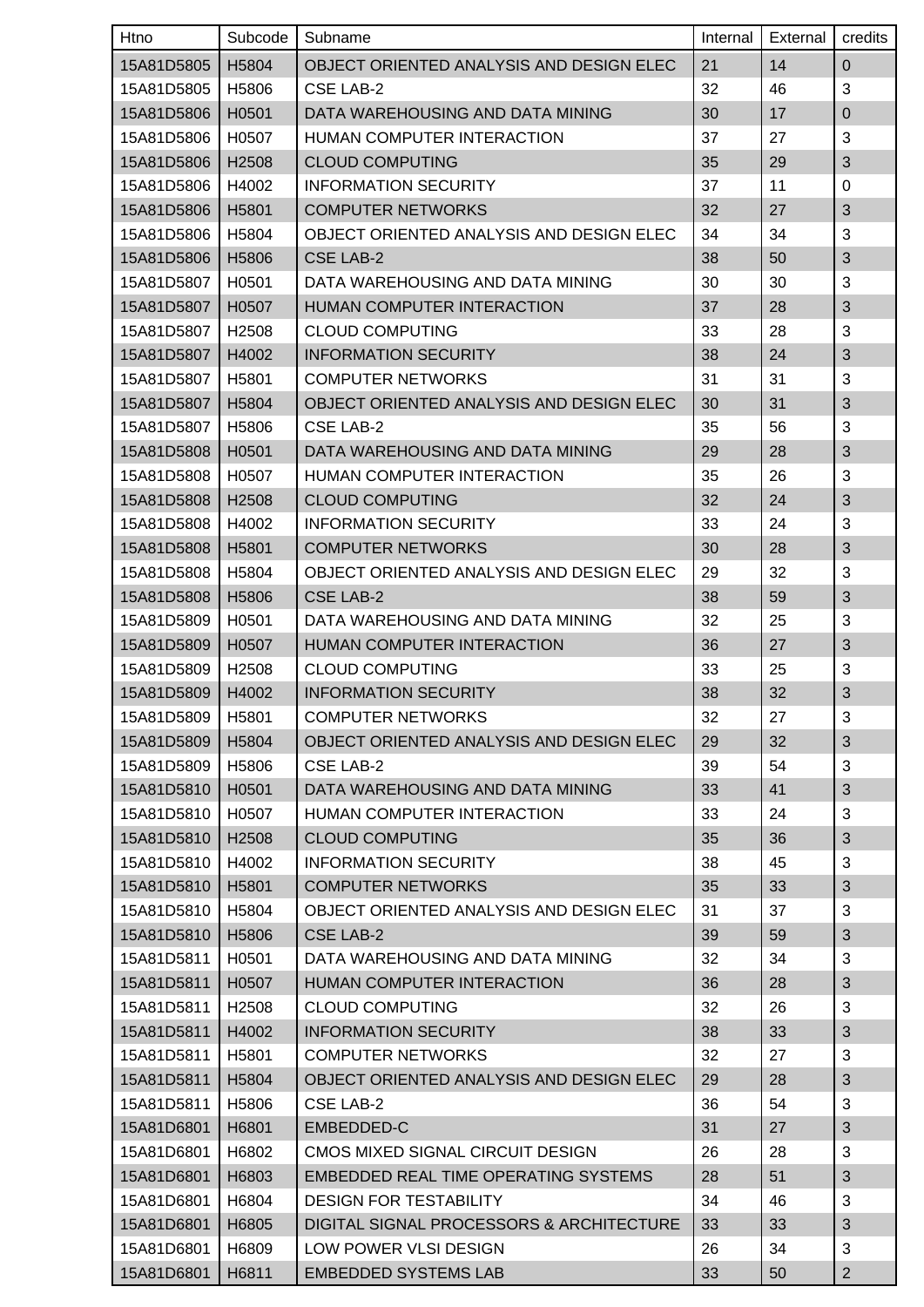| Htno               | Subcode | Subname                                     | Internal | External     | credits        |
|--------------------|---------|---------------------------------------------|----------|--------------|----------------|
| 15A81D6802         | H6801   | EMBEDDED-C                                  | 33       | 24           | 3              |
| 15A81D6802         | H6802   | CMOS MIXED SIGNAL CIRCUIT DESIGN            | 36       | 25           | 3              |
| 15A81D6802         | H6803   | EMBEDDED REAL TIME OPERATING SYSTEMS        | 28       | 40           | 3              |
| 15A81D6802         | H6804   | <b>DESIGN FOR TESTABILITY</b>               | 36       | 39           | $\sqrt{3}$     |
| 15A81D6802         | H6805   | DIGITAL SIGNAL PROCESSORS & ARCHITECTURE    | 35       | 24           | 3              |
| 15A81D6802         | H6809   | LOW POWER VLSI DESIGN                       | 32       | 25           | 3              |
| 15A81D6802         | H6811   | <b>EMBEDDED SYSTEMS LAB</b>                 | 37       | 57           | $\overline{2}$ |
| 15A81D6803         | H6801   | EMBEDDED-C                                  | 33       | 29           | 3              |
| 15A81D6803         | H6802   | CMOS MIXED SIGNAL CIRCUIT DESIGN            | 28       | 28           | 3              |
| 15A81D6803         | H6803   | <b>EMBEDDED REAL TIME OPERATING SYSTEMS</b> | 33       | 47           | 3              |
| 15A81D6803         | H6804   | <b>DESIGN FOR TESTABILITY</b>               | 37       | 40           | 3              |
| 15A81D6803         | H6805   | DIGITAL SIGNAL PROCESSORS & ARCHITECTURE    | 32       | 30           | 3              |
| 15A81D6803         | H6809   | LOW POWER VLSI DESIGN                       | 33       | 37           | 3              |
| 15A81D6803         | H6811   | <b>EMBEDDED SYSTEMS LAB</b>                 | 36       | 57           | $\overline{2}$ |
| 15A81D6804         | H6801   | EMBEDDED-C                                  | 32       | 24           | 3              |
| 15A81D6804         | H6802   | CMOS MIXED SIGNAL CIRCUIT DESIGN            | 26       | 28           | 3              |
| 15A81D6804         | H6803   | EMBEDDED REAL TIME OPERATING SYSTEMS        | 30       | 40           | 3              |
| 15A81D6804         | H6804   | <b>DESIGN FOR TESTABILITY</b>               | 35       | 37           | 3              |
| 15A81D6804         | H6805   | DIGITAL SIGNAL PROCESSORS & ARCHITECTURE    | 34       | 30           | 3              |
| 15A81D6804         | H6809   | LOW POWER VLSI DESIGN                       | 29       | 35           | 3              |
| 15A81D6804         | H6811   | <b>EMBEDDED SYSTEMS LAB</b>                 | 37       | 54           | $\overline{2}$ |
| 15A81D6805         | H6801   | EMBEDDED-C                                  | 26       | 8            | $\mathbf{0}$   |
| 15A81D6805         | H6802   | CMOS MIXED SIGNAL CIRCUIT DESIGN            | 28       | 24           | 3              |
| 15A81D6805         | H6803   | <b>EMBEDDED REAL TIME OPERATING SYSTEMS</b> | 27       | 24           | 3              |
| 15A81D6805         | H6804   | <b>DESIGN FOR TESTABILITY</b>               | 28       | 31           | 3              |
| 15A81D6805         | H6805   | DIGITAL SIGNAL PROCESSORS & ARCHITECTURE    | 26       | $\mathbf{1}$ | $\mathbf 0$    |
| 15A81D6805         | H6809   | LOW POWER VLSI DESIGN                       | 21       | 29           | 3              |
| 15A81D6805   H6811 |         | <b>EMBEDDED SYSTEMS LAB</b>                 | 35       | 56           | $\overline{2}$ |
| 15A81D6806         | H6801   | EMBEDDED-C                                  | 34       | 24           | 3              |
| 15A81D6806         | H6802   | CMOS MIXED SIGNAL CIRCUIT DESIGN            | 32       | 33           | 3              |
| 15A81D6806         | H6803   | EMBEDDED REAL TIME OPERATING SYSTEMS        | 31       | 51           | 3              |
| 15A81D6806         | H6804   | <b>DESIGN FOR TESTABILITY</b>               | 37       | 48           | 3              |
| 15A81D6806         | H6805   | DIGITAL SIGNAL PROCESSORS & ARCHITECTURE    | 35       | 31           | 3              |
| 15A81D6806         | H6809   | LOW POWER VLSI DESIGN                       | 37       | 32           | $\sqrt{3}$     |
| 15A81D6806         | H6811   | <b>EMBEDDED SYSTEMS LAB</b>                 | 34       | 57           | $\overline{2}$ |
| 15A81D8701         | H8701   | FINITE ELEMENT METHOD                       | 32       | 46           | $\mathfrak{S}$ |
| 15A81D8701         | H8702   | EARTHQUAKE RESISTANT DESIGN                 | 33       | 32           | 3              |
| 15A81D8701         | H8703   | <b>STABILITY OF STRUCTURES</b>              | 31       | 24           | 3              |
| 15A81D8701         | H8704   | THEORY OF PLATES & SHELLS                   | 34       | 30           | 3              |
| 15A81D8701         | H8705   | PRE-STRESSED CONCRETE ELECTIVE-III          | 19       | 31           | 3              |
| 15A81D8701         | H8710   | EARTH RETAINING STRUCTURES ELECTIVE-IV      | 26       | 33           | 3              |
| 15A81D8701         | H8711   | <b>CAD LAB</b>                              | 32       | 52           | $\overline{2}$ |
| 15A81D8702         | H8701   | FINITE ELEMENT METHOD                       | 31       | 45           | 3              |
| 15A81D8702         | H8702   | EARTHQUAKE RESISTANT DESIGN                 | 33       | 34           | $\sqrt{3}$     |
| 15A81D8702         | H8703   | STABILITY OF STRUCTURES                     | 36       | 35           | 3              |
| 15A81D8702         | H8704   | THEORY OF PLATES & SHELLS                   | 37       | 34           | $\mathfrak{S}$ |
| 15A81D8702         | H8705   | PRE-STRESSED CONCRETE ELECTIVE-III          | 32       | 26           | 3              |
| 15A81D8702         | H8710   | EARTH RETAINING STRUCTURES ELECTIVE-IV      | 34       | 31           | 3              |
| 15A81D8702         | H8711   | <b>CAD LAB</b>                              | 33       | 52           | $\overline{2}$ |
| 15A81D8703         | H8701   | FINITE ELEMENT METHOD                       | 28       | 41           | $\sqrt{3}$     |
| 15A81D8703         | H8702   | EARTHQUAKE RESISTANT DESIGN                 | 31       | 30           | 3              |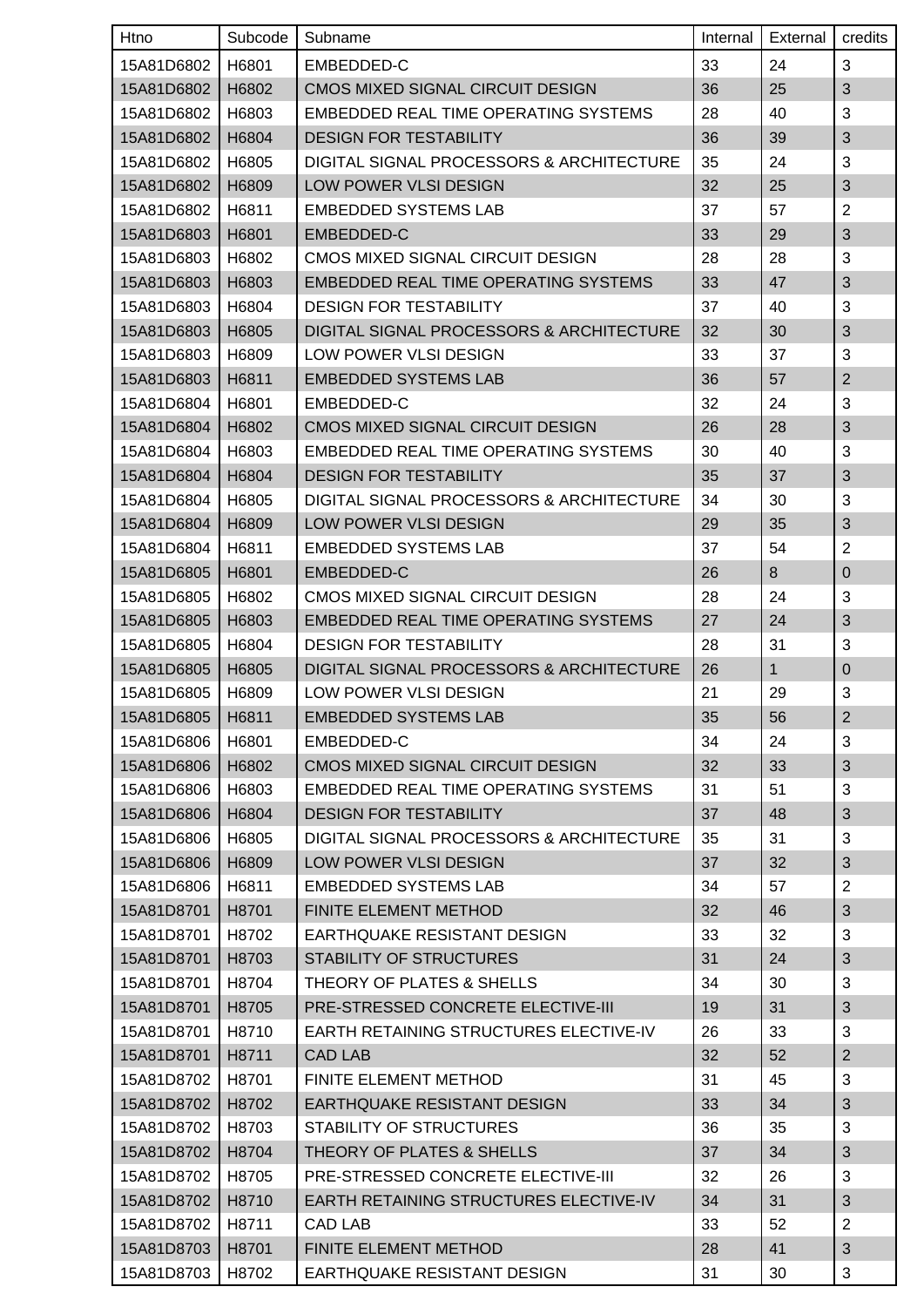| Htno       | Subcode | Subname                                | Internal | External | credits        |
|------------|---------|----------------------------------------|----------|----------|----------------|
| 15A81D8703 | H8703   | <b>STABILITY OF STRUCTURES</b>         | 35       | 30       | 3              |
| 15A81D8703 | H8704   | THEORY OF PLATES & SHELLS              | 37       | 28       | 3              |
| 15A81D8703 | H8705   | PRE-STRESSED CONCRETE ELECTIVE-III     | 26       | 33       | $\mathbf{3}$   |
| 15A81D8703 | H8710   | EARTH RETAINING STRUCTURES ELECTIVE-IV | 32       | 27       | 3              |
| 15A81D8703 | H8711   | <b>CAD LAB</b>                         | 35       | 52       | $\overline{2}$ |
| 15A81D8704 | H8701   | <b>FINITE ELEMENT METHOD</b>           | 31       | 35       | 3              |
| 15A81D8704 | H8702   | EARTHQUAKE RESISTANT DESIGN            | 33       | 24       | 3              |
| 15A81D8704 | H8703   | STABILITY OF STRUCTURES                | 32       | 24       | 3              |
| 15A81D8704 | H8704   | THEORY OF PLATES & SHELLS              | 38       | 32       | $\sqrt{3}$     |
| 15A81D8704 | H8705   | PRE-STRESSED CONCRETE ELECTIVE-III     | 28       | 26       | 3              |
| 15A81D8704 | H8710   | EARTH RETAINING STRUCTURES ELECTIVE-IV | 26       | 18       | $\overline{0}$ |
| 15A81D8704 | H8711   | <b>CAD LAB</b>                         | 28       | 42       | $\overline{2}$ |
| 15A81D8705 | H8701   | FINITE ELEMENT METHOD                  | 26       | 30       | $\mathbf{3}$   |
| 15A81D8705 | H8702   | <b>EARTHQUAKE RESISTANT DESIGN</b>     | 26       | 24       | $\mathbf{3}$   |
| 15A81D8705 | H8703   | <b>STABILITY OF STRUCTURES</b>         | 27       | 29       | $\mathbf{3}$   |
| 15A81D8705 | H8704   | THEORY OF PLATES & SHELLS              | 36       | 35       | 3              |
| 15A81D8705 | H8705   | PRE-STRESSED CONCRETE ELECTIVE-III     | 24       | 26       | 3              |
| 15A81D8705 | H8710   | EARTH RETAINING STRUCTURES ELECTIVE-IV | 27       | 24       | 3              |
| 15A81D8705 | H8711   | <b>CAD LAB</b>                         | 30       | 44       | $\overline{2}$ |
| 15A81D8706 | H8701   | <b>FINITE ELEMENT METHOD</b>           | 38       | 50       | 3              |
| 15A81D8706 | H8702   | <b>EARTHQUAKE RESISTANT DESIGN</b>     | 39       | 37       | $\mathbf{3}$   |
| 15A81D8706 | H8703   | STABILITY OF STRUCTURES                | 38       | 39       | 3              |
| 15A81D8706 | H8704   | THEORY OF PLATES & SHELLS              | 40       | 52       | $\mathbf{3}$   |
| 15A81D8706 | H8705   | PRE-STRESSED CONCRETE ELECTIVE-III     | 35       | 40       | 3              |
| 15A81D8706 | H8710   | EARTH RETAINING STRUCTURES ELECTIVE-IV | 34       | 34       | $\mathbf{3}$   |
| 15A81D8706 | H8711   | <b>CAD LAB</b>                         | 38       | 55       | $\overline{2}$ |
| 15A81D8707 | H8701   | FINITE ELEMENT METHOD                  | 29       | 45       | 3              |
| 15A81D8707 | H8702   | EARTHQUAKE RESISTANT DESIGN            | 28       | 29       | 3              |
| 15A81D8707 | H8703   | <b>STABILITY OF STRUCTURES</b>         | 28       | 24       | 3              |
| 15A81D8707 | H8704   | THEORY OF PLATES & SHELLS              | 31       | 28       | 3              |
| 15A81D8707 | H8705   | PRE-STRESSED CONCRETE ELECTIVE-III     | 23       | 27       | 3              |
| 15A81D8707 | H8710   | EARTH RETAINING STRUCTURES ELECTIVE-IV | 21       | 24       | $\mathbf 0$    |
| 15A81D8707 | H8711   | <b>CAD LAB</b>                         | 31       | 43       | $\overline{2}$ |

\*\*Note:1)For Recounting/Revaluation/Challenge By Revaluation Apply through Online(www.jntukresults.edu.in))

\*\*NOTE:2 [Last Date for Apply Recounting/Revaluation/Challenge By Revaluation: **03-02-2017]**

\*\*NOTE:3 [Please inform to the students to enter these subject codes for applying Recounting/Revaluation/Challenge By Revaluation ]

## \*\*NOTE:4

[-1 in the filed of externals indicates student absent for the respective subject.

-2 in the filed of externals indicates student result is withheld for the respective subject.

-3 in the filed of externals indicates Malpractice for the respective subject. ]